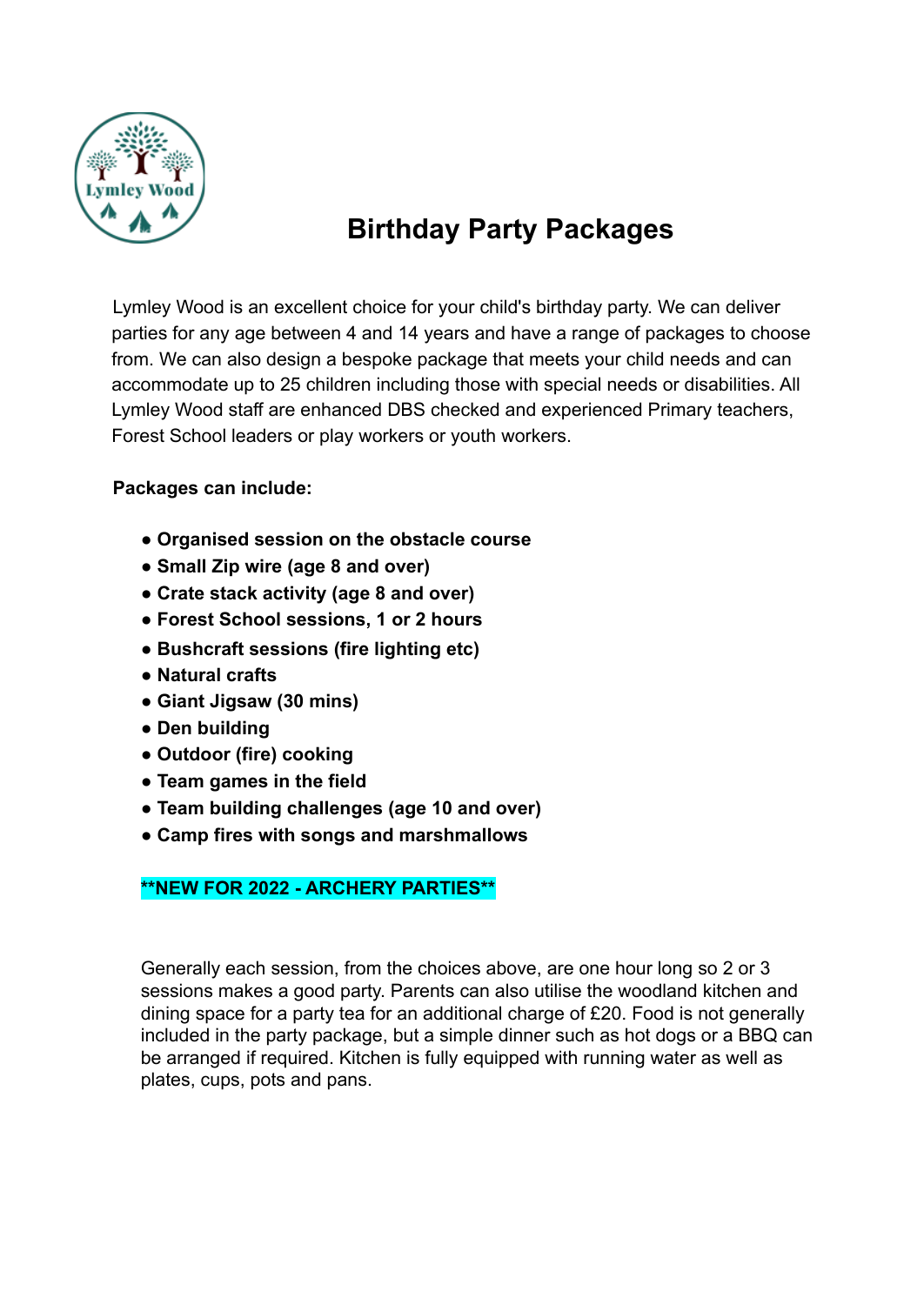#### **Pricing**

 $\sim$  2 hr Forest School party (including 30 mins for party 'tea') - £160

 $\sim$  2.5 hour party (2 activities plus party 'tea') - £200

 $\sim$  3 hr party (2-4 activities) - £240

 $\sim$  4 hour party with 3 activities (plus party 'tea') - £320

 $\sim$  Camping parties that include overnight stays can also be arranged. Call to discuss pricing

Variations on the above can also be arranged if otherwise unsuitable.

#### **Ages**

 $\sim$  4 - 11 years : minimum 8 children, max 25

 $\sim$  12-14 years old : minimum 8, max 15 children.

#### **Health and Safety**

Lymley Woods expects at least 2 adults to accompany any groups. All groups will receive an induction into health and safety on arrival that includes how to use the camping loos and site boundaries and safety. Special needs children can be catered for but the site is not suitable for wheelchair users. Steep steps lead up to the field, although there is a sloped entrance that is easier for grandparents or those with mobility issues.

#### **Screen Free**

Lymley Woods is a screen free venue: *disconnect in order to reconnect to oneself, to others and to nature* is our ethos. Therefore, all party groups are to choose one adult who will take pictures and all other adult phones and devices are to be put away. A professional photographer can be arranged if required for an additional fee.

**How to book**